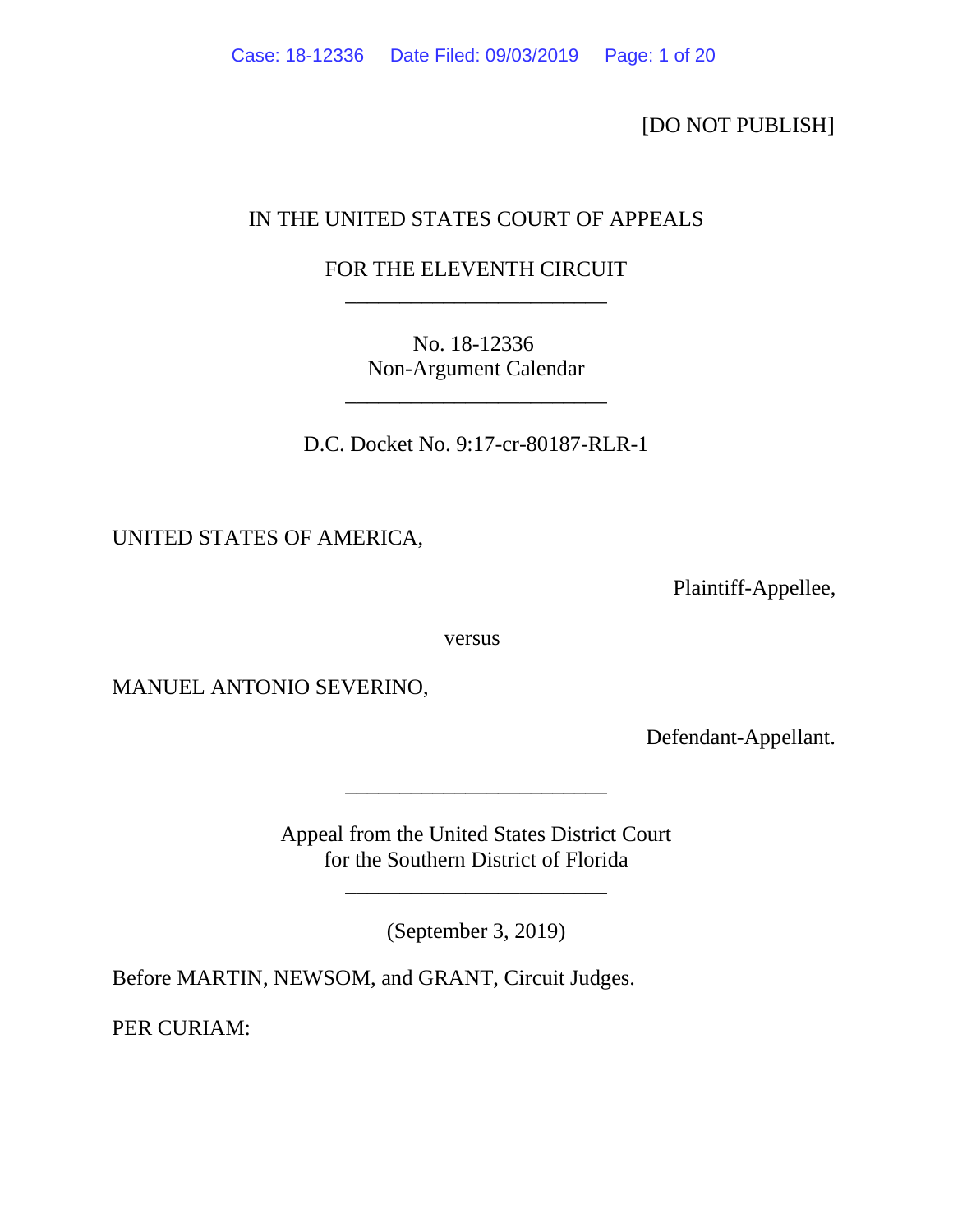Manuel Antonio Severino appeals his convictions and 65-month sentence for aiding and assisting in the preparation of false tax returns, wire fraud, and aggravated identity theft. The district court did not abuse its discretion in declining to give the additional willfulness instruction requested by Severino because that instruction was subsumed by the offense instruction given. In addition, the evidence was sufficient to support Severino's convictions, and the court did not abuse its discretion in weighing the 18 U.S.C. § 3553(a) factors or rely on any improper factor in imposing sentence. We therefore affirm.

## I.

Severino proceeded to a jury trial on all 17 counts of a superseding indictment charging him with: 13 counts of aiding and assisting in the preparation of false tax returns, in violation of 26 U.S.C. § 7206(2) and 18 U.S.C. § 2 (Counts 1–13); 2 counts of wire fraud, in violation of 18 U.S.C. §§ 1343 and 2 (Counts 14– 15); and 2 counts of aggravated identity theft against "J.LM." and "K.M" (later identified as Kenneth Mestre), in violation of 18 U.S.C. §§ 1028A(a)(1) and 2, (Counts 16–17).

At trial, the government called an expert witness and Internal Revenue Service agent who testified, in relevant part, that the American Opportunity Credit is a tax credit that applies to qualified post-secondary education expenses. The agent explained that a Form 1098-T issued by the educational institution is used to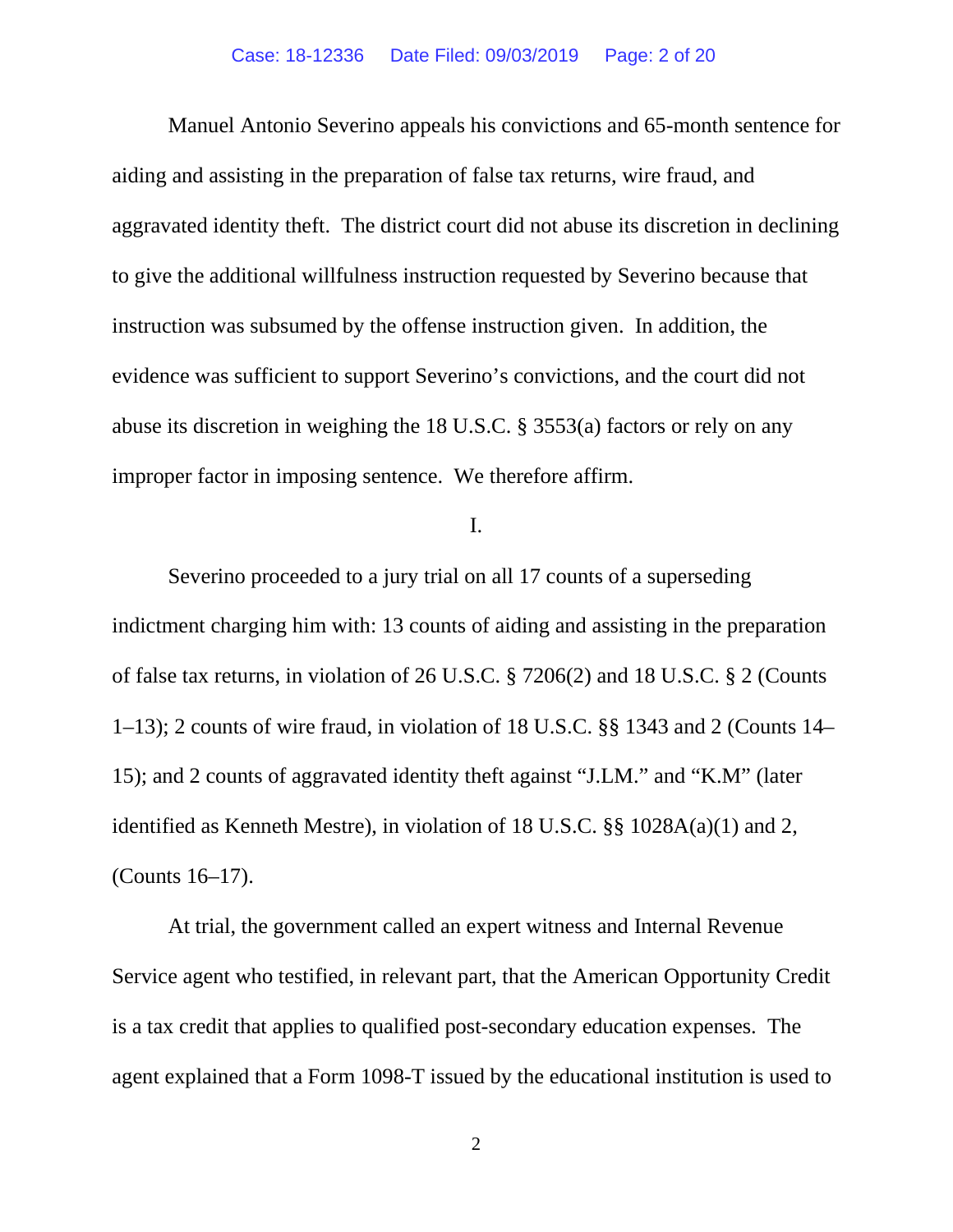#### Case: 18-12336 Date Filed: 09/03/2019 Page: 3 of 20

verify the credit and prevent fraud. He further stated that in claiming the American Opportunity Credit, the education expenses had to be paid in the same tax year for which the credit was claimed and that a Form 8863 was supposed to be attached to the tax return. The Form 8863 required the name of the student and the educational institution that they attended, as well as the amount of expenses based on the 1098-T.

The government later called an investigative analyst for the IRS, who testified that 452 tax returns, unsigned by any preparer, had come from two IP addresses linked to Severino; later testimony tied the IPs to Severino's residential address. Of the 452 unsigned returns, 388 claimed the American Opportunity Credit, but only 14 had a corresponding 1098-T. The analyst stated that this was much higher than the ordinary proportion of returns claiming the credit.

In addition, the government offered testimony from four individuals whose tax returns were the subject of the § 7206(2) counts; each testified that Severino had prepared the returns on their behalf. The 2014 and 2015 returns that Severino prepared for Nidia Sierra both claimed the American Opportunity Credit based on expenses that Sierra had allegedly incurred in nursing school, but Sierra testified that she had not attended school or spent money on education, and that she had not told Severino that she had done so. Similarly, the 2013 return that Severino prepared for Raul Mendoza claimed the American Opportunity Credit based on his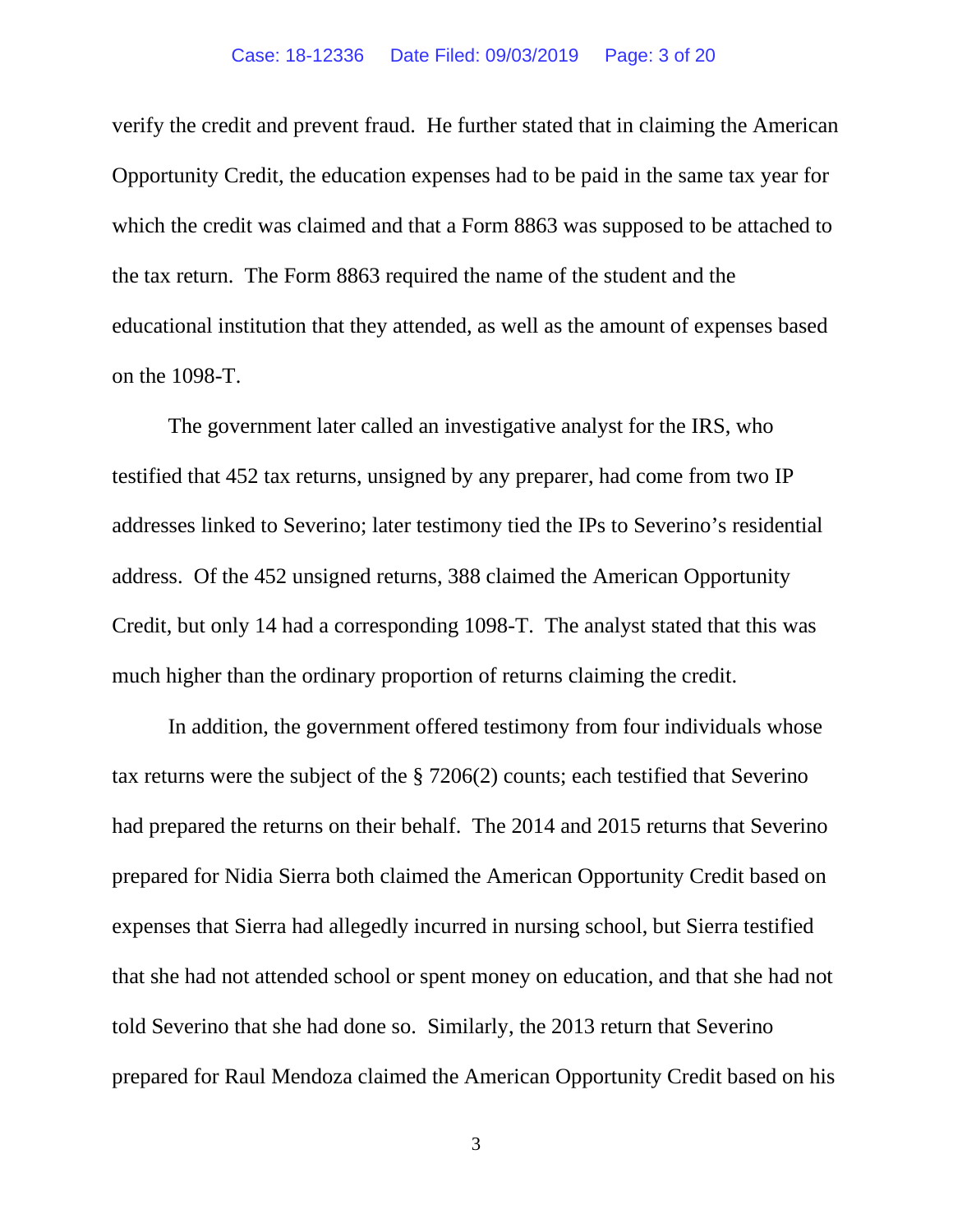attending a particular college, but Mendoza testified that he had not attended that college in 2013 or told Severino that he had. The 2014 return Severino prepared for Jorge Oviedo likewise claimed an educational credit on behalf of J.L.M., who was listed as Oviedo's dependent niece and whose Social Security number was provided. But Oviedo testified that he did not know J.L.M., tell Severino that J.L.M. was his niece, provide J.L.M.'s Social Security number, or tell Severino that he had incurred any of the claimed expenses. Finally, the 2013–2015 tax returns that Severino prepared for Rita Alicia Llerena claimed the American Opportunity Credit based on her attending a school called Medvance, but Llerena testified that she had not attended that school in those years or told Severino that she had done so. Llerena also testified that 2013–2015 tax returns that Severino had prepared for her adult daughter and son-in-law falsely claimed educational credits on their behalf. She further testified that on her 2015 tax return, Severino had listed her adult son, Mestre, as a dependent, even though she had asked him not to.

Though J.L.M. did not testify, Mestre did. On the tax returns of an individual named Hugh Parks, Mestre was listed as Parks's dependent nephew and Mestre's Social Security number was also provided. Mestre testified that he had not authorized Severino to use his Social Security number, that he did not know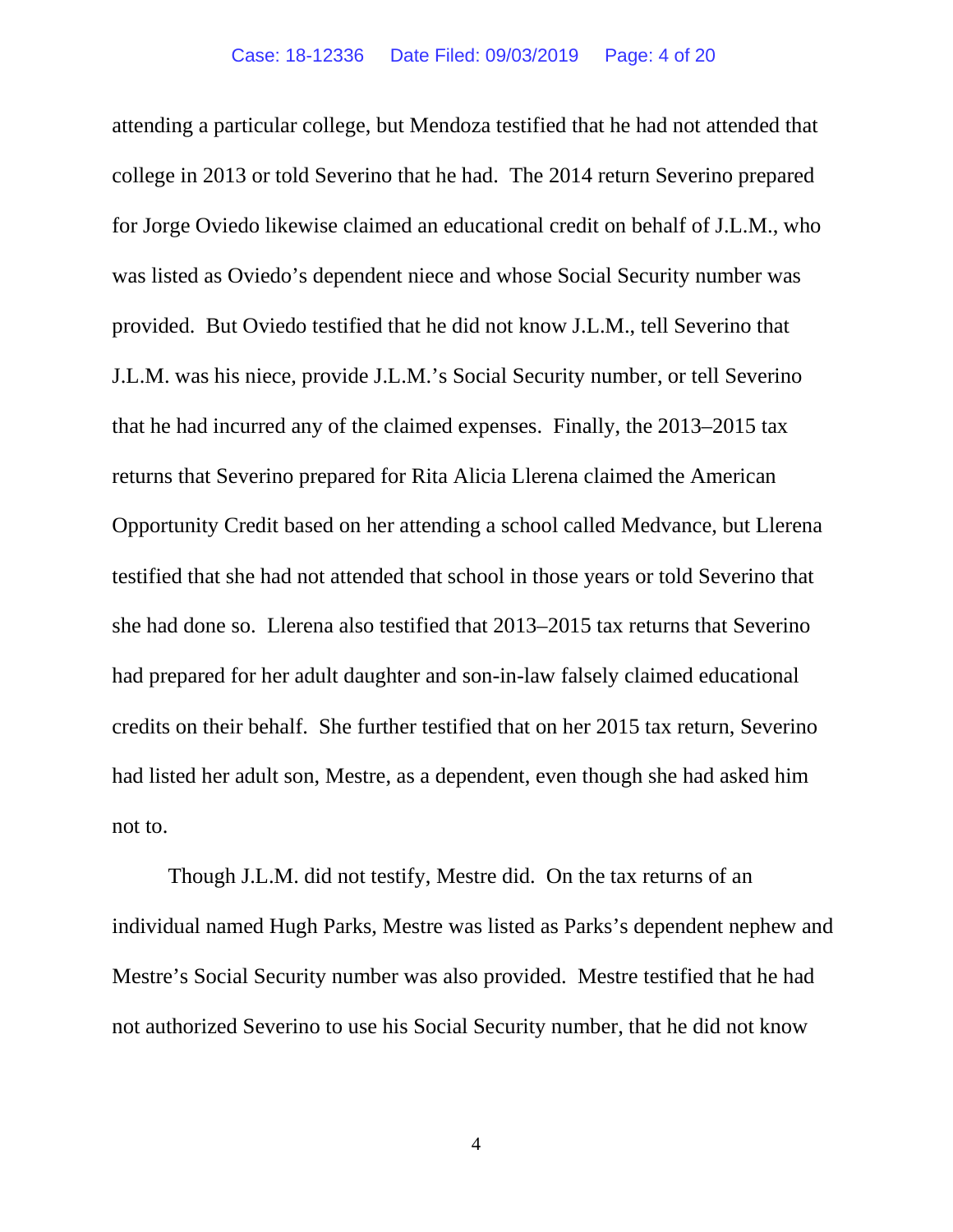#### Case: 18-12336 Date Filed: 09/03/2019 Page: 5 of 20

Parks, and that Parks was not his uncle. He also testified that he was not aware that he was listed as a dependent on his mother's 2015 return.

Severino moved for a judgment of acquittal on all counts, contending in part that there was no evidence that he had breached any known legal duty with respect to the § 7206(2) counts; that there was insufficient evidence of a scheme to defraud with respect to the wire fraud counts; and that there was insufficient evidence that he had inputted the information on the returns with respect to the wire fraud and aggravated identity theft counts. The district court denied the motion, and Severino did not present a defense.

Severino asked the court to provide the willfulness instruction listed in Basic Instruction 9.1B of this Court's Pattern Jury Instructions, which refers to the "violation of a known legal duty." Severino noted, however, that the commentary to the pattern instruction for 26 U.S.C. § 7206(2) appeared to indicate that instruction B9.1B was "not specifically required and may be subsumed . . . by the standard instruction." The court denied the request for the B9.1B instruction, concluding that it usually applied in cases involving complex tax issues. It ultimately issued an offense instruction stating, in part, that it is a federal crime "to willfully aid or assist to prepare under the Internal Revenue laws a document that is false or fraudulent as to any material matter," and that the government must show that the defendant acted "with the intent to do something the defendant knew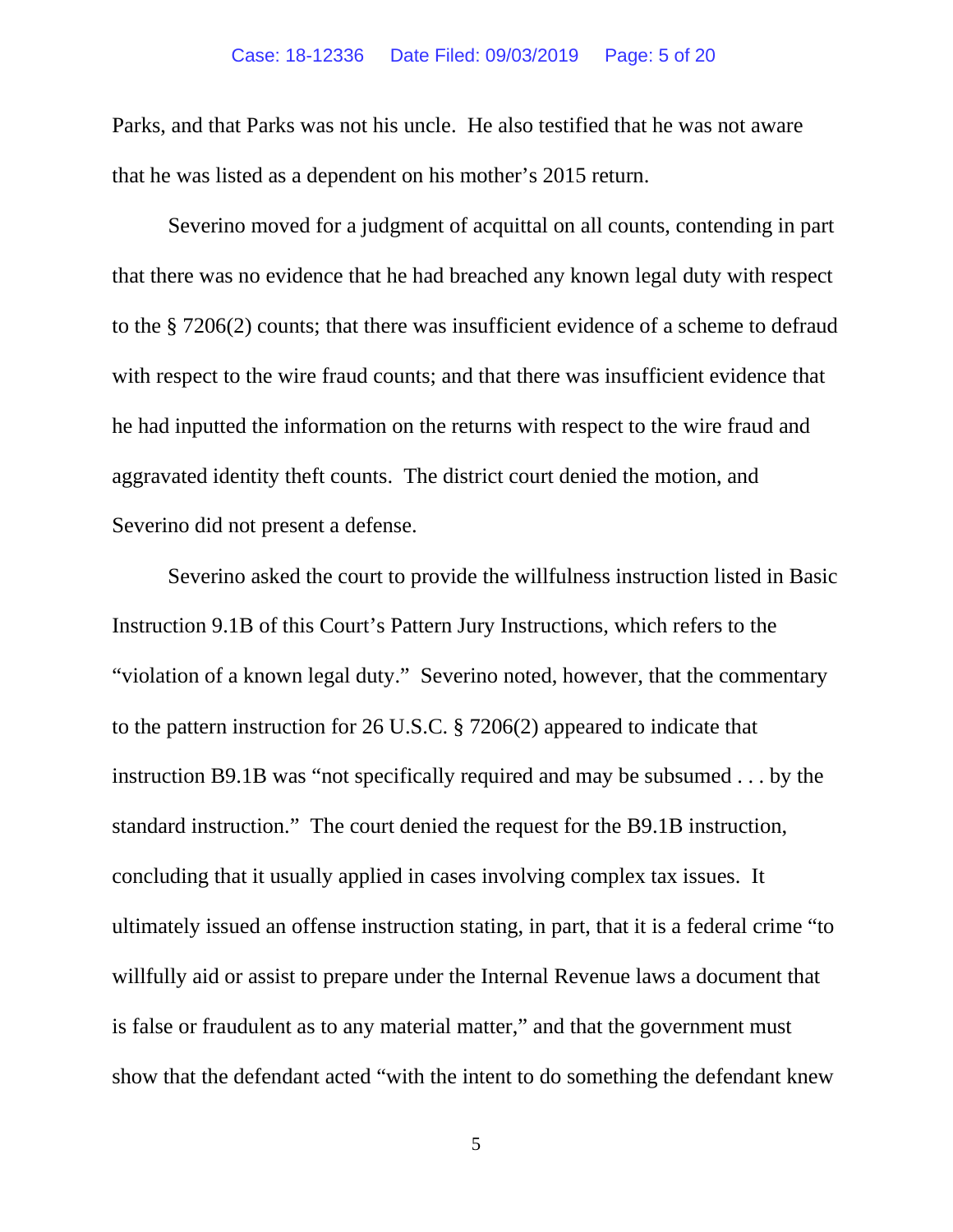the law forbids." The court also issued an instruction stating that "willfully" means that an act "was committed voluntarily and purposely, with the intent to do something the law forbids; that is, with the bad purpose to disobey or disregard the law." This instruction also stated that although a defendant must act with intent to do something the law forbids, he "need not be aware of the specific law or rule that his conduct may be violating."

The jury convicted Severino on all 17 counts. The presentence investigation report ("PSI") assigned Severino zero criminal history points. Based on his total offense level of 20 and criminal history category of I, the recommended guideline range was 33 to 41 months, plus two years consecutive for the aggravated identity theft counts. The PSI also mentioned that Severino had grown up in poverty in the Dominican Republic, had dropped out of school, and had become a U.S. citizen.

At sentencing, the government argued for a sentence of 41 months plus two years, noting that Severino had engaged in tax fraud for five years, had caused over \$500,000 in loss for the electronic returns filed from 2013–2015, and had not accepted responsibility. The government also argued that Severino had exploited people who trusted him, and who did not speak fluent English or otherwise understand the tax preparation process. The court interjected that deterrence was a "major factor," and that Severino's was "one of the most unsophisticated tax frauds" it had seen.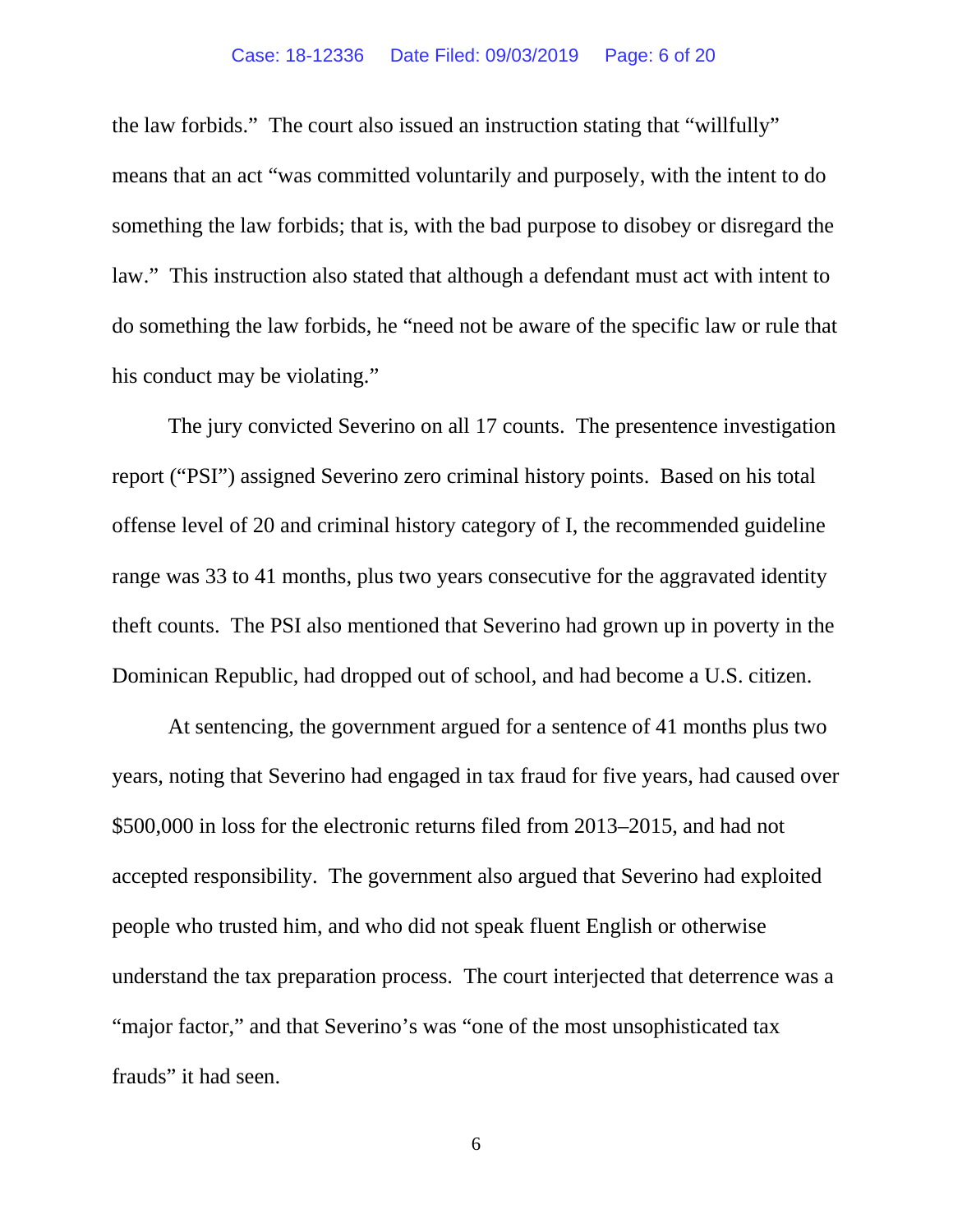Severino argued for a sentence of 33 months plus two years, noting his lack of criminal history. The court responded that Severino's lack of criminal history was "not taken into account" because if he had such a history, his guideline range would be higher. The court also noted Severino's lack of remorse, observed that he had engaged in "blatant thievery," and again emphasized deterrence. The court stated that Severino's conduct "paint[ed] a terrible picture" and that "this apparently is going on in the communities out there." When invited by the court to discuss a factor in his favor, Severino responded that he had come to the United States from poverty at the age of 18. Though the court acknowledged that Severino was hardworking and dedicated to his family, it went on to state that after choosing to become a U.S. citizen, he had violated U.S. laws.

The court stated that it had considered the 18 U.S.C. § 3553(a) factors, the parties' arguments, and the PSI, noting that the duration of the conduct, the amount of loss, deterrence, and lack of remorse were important considerations. With respect to deterrence, the court stated that "[a]pparently, these people don't care about this," but that they "need[ed] to care" because Severino's conduct undermined the tax system. The court ultimately sentenced Severino to a term of 41 months' imprisonment plus two years.

II.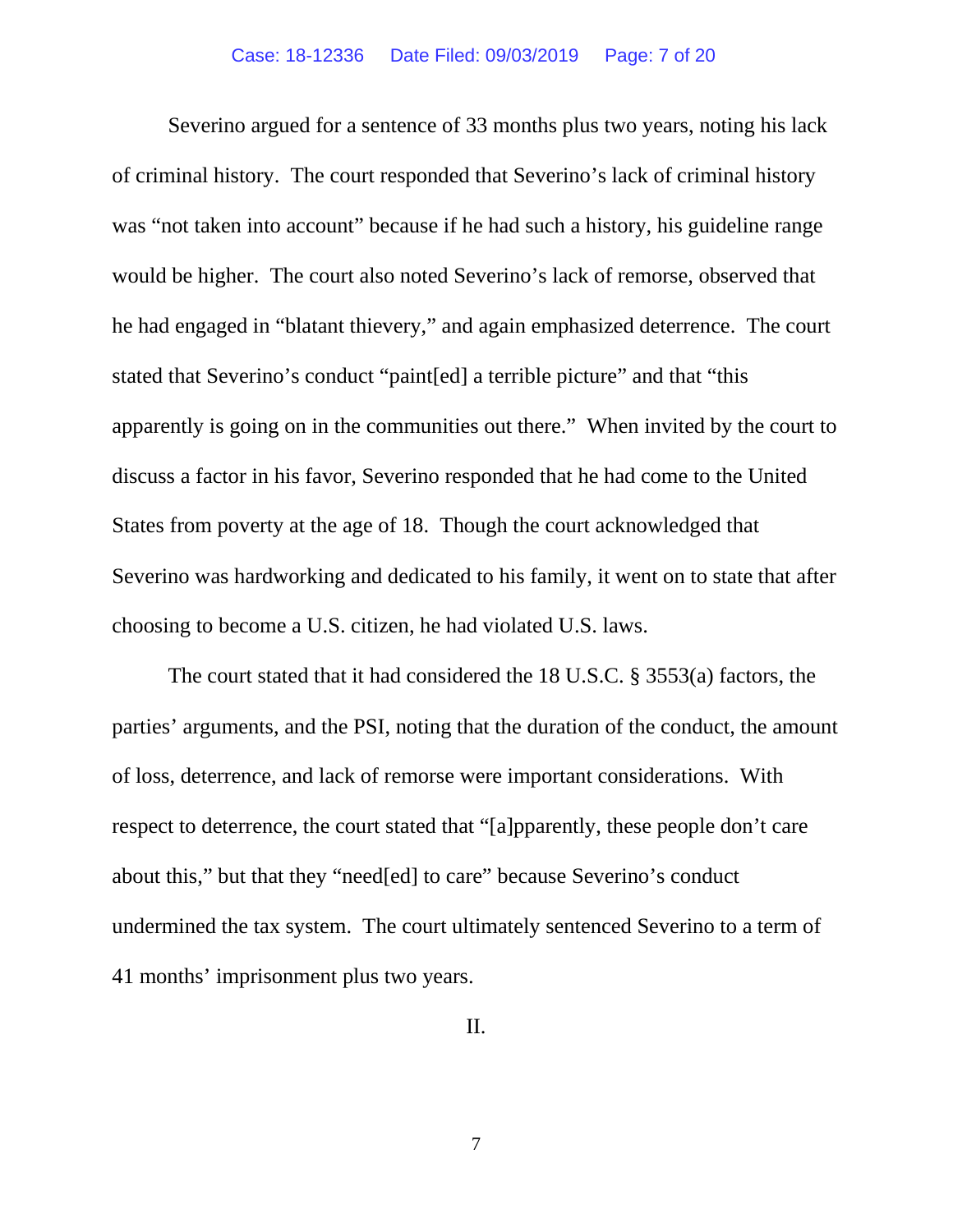We review a failure to give a requested jury instruction for abuse of discretion, which occurs only where the requested instruction: "(1) was correct; (2) was not substantially covered by a charge actually given; and (3) dealt with some point in the trial so important that failure to give the requested instruction seriously impaired the defendant's ability to conduct his defense." *United States v. House*, 684 F.3d 1173, 1196 (11th Cir. 2012) (citation omitted). "Jury instructions are subject to harmless error review." *Id.* (quoting *United States v. Webb*, 655 F.3d 1238, 1249 n.8 (11th Cir. 2011)). An error is harmless if we are satisfied "beyond a reasonable doubt that the error complained of did not contribute to the verdict obtained." *Id.* (citation omitted). "District courts have broad discretion in formulating jury instructions provided that the charge as a whole accurately reflects the law and the facts." *United States v. Arias*, 984 F.2d 1139, 1143 (11th Cir. 1993) (citation and internal quotation marks omitted).

Section 7206(2) of Title 26 makes it unlawful for any person to willfully aid or assist in the preparation or presentation of documents under the internal revenue laws, including tax returns, that are fraudulent or false as to any material matter. 26 U.S.C. § 7206(2). In the context of federal criminal tax statutes, including § 7206, the standard for willfulness has been recited as the "voluntary, intentional violation of a known legal duty." *See, e.g.*, *Cheek v. United States*, 498 U.S. 192, 201 (1991) (stating that "the standard for the statutory willfulness requirement is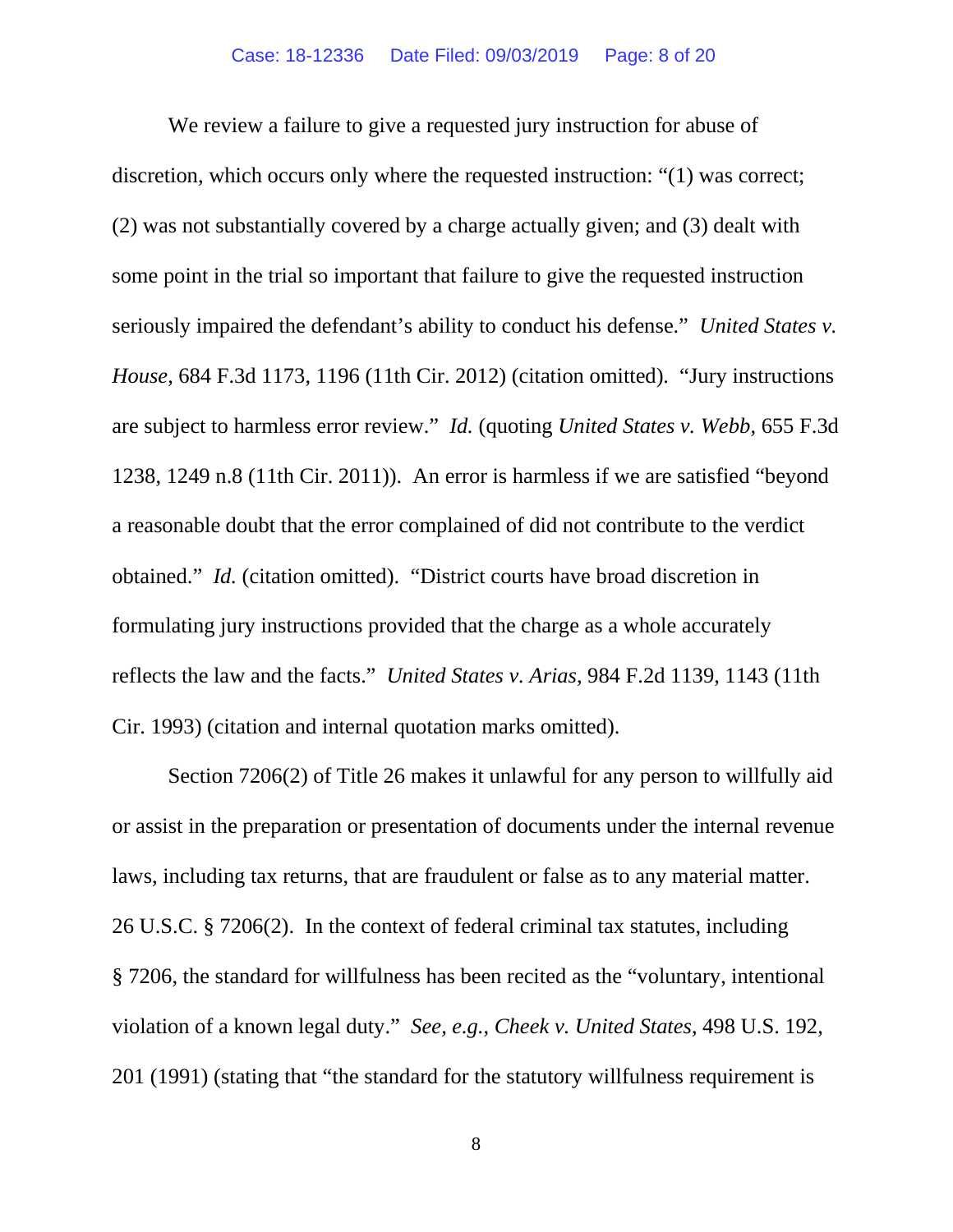the 'voluntary, intentional violation of a known legal duty'") (citation omitted); *United States v. Pomponio*, 429 U.S. 10, 12 (1976) (per curiam) (stating that "'willfully' in these statutes generally connotes a voluntary, intentional violation of a known legal duty") (citation omitted); *United States v. Brown*, 548 F.2d 1194, 1199 (5th Cir. 1977) ("In the misdemeanor and felony tax evasion statutes (26 U.S.C.A. ss 7201 to 7207, inclusive) the word 'willfully' generally connotes a voluntary, intentional violation of a known legal duty."). The Supreme Court has noted that given our "complex tax system," this interpretation of willfulness protects "taxpayers who earnestly wish to follow the law" and reflects Congress's intent to "construct penalties that separate the purposeful tax violator from the well-meaning, but easily confused, mass of taxpayers." *United States v. Bishop*, 412 U.S. 346, 360–61 (1973).

In *Pomponio*, a case involving the filing of false tax returns in violation of 26 U.S.C. § 7206(1), the district court instructed the jury that a willful act was one done "voluntarily and intentionally and with the specific intent to do something which the law forbids, that is to say with the bad purpose either to disobey or to disregard the law," and that good motive alone was never a defense where the act done was a crime. *Pomponio*, 429 U.S. at 11 (parentheses omitted). The Fourth Circuit reversed, concluding that § 7206(1) required a finding of evil motive. *Id.* In reversing the Fourth Circuit, the Supreme Court reiterated that willfully simply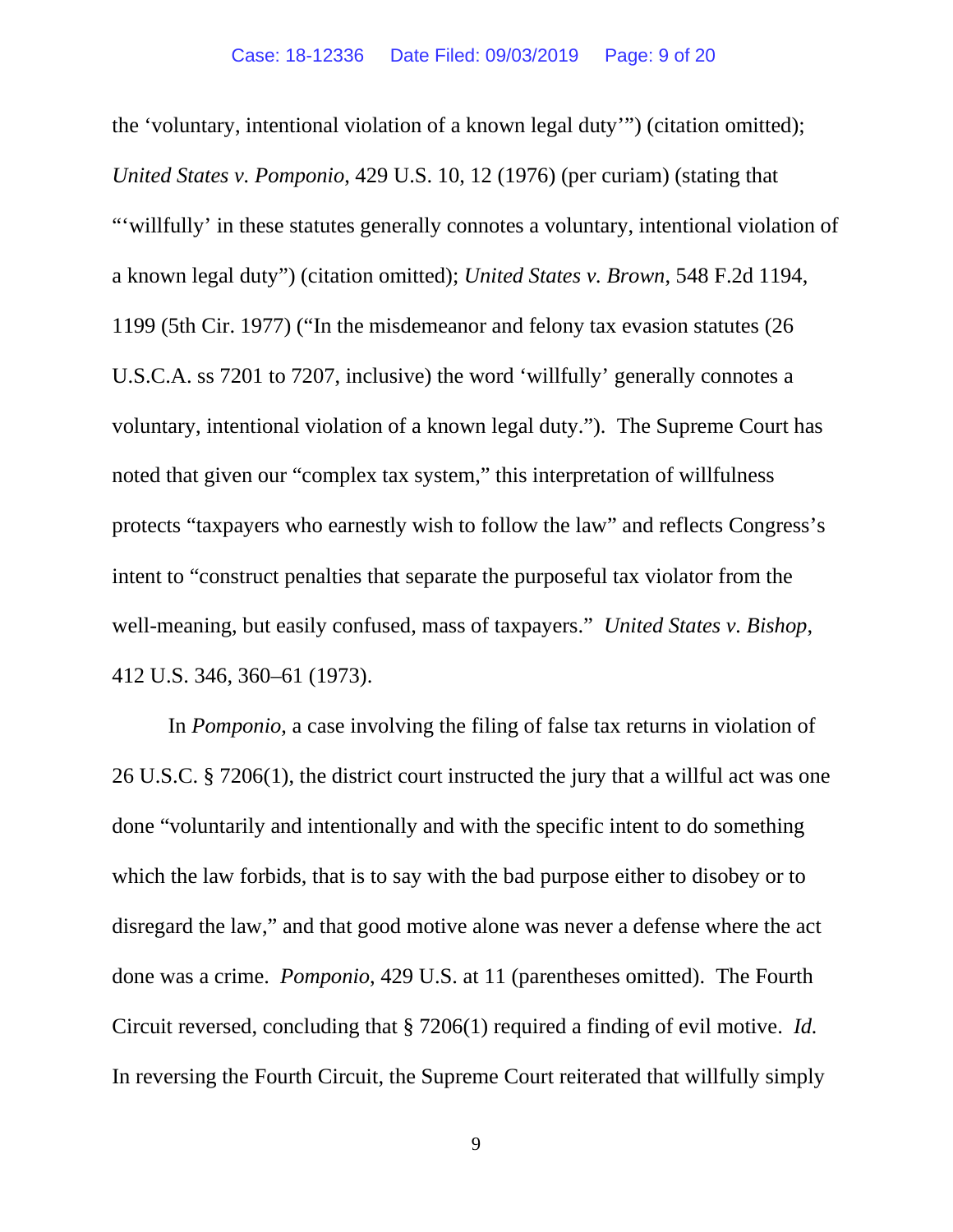meant "a voluntary, intentional violation of a known legal duty" in the tax context. *Id.* at 12. The Court ultimately held that the district court had "adequately instructed the jury on willfulness." *Id.* at 13.

Though they are not binding, our pattern jury instructions are a valuable resource. *See United States v. Dohan*, 508 F.3d 989, 994 (11th Cir. 2007) (per curiam). The pattern instructions contain two alternative willfulness instructions. The first, B9.1A, states that "willfully" means that an act "was committed voluntarily and purposely, with the intent to do something the law forbids; that is, with the bad purpose to disobey or disregard the law." Eleventh Circuit Pattern Jury Instructions (Criminal Cases) Basic Instruction 9.1A (2016). The instruction further states that although the person must act with intent to do something the law forbids, he need not be aware of the specific law or rule that he is violating. *Id.*  The second instruction, B9.1B, states that "willfully" means that an act "was done voluntarily and purposely with the specific intent to violate a known legal duty, that is, with the intent to do something the law forbids." *Id.*, Basic Instruction 9.1B. The commentary to B9.1A notes that while the first instruction is appropriate in most cases where willfulness is an element, the second is appropriate in tax and currency-structuring cases, which typically involve "highly technical statutes that present the danger of ensnaring individuals engaged in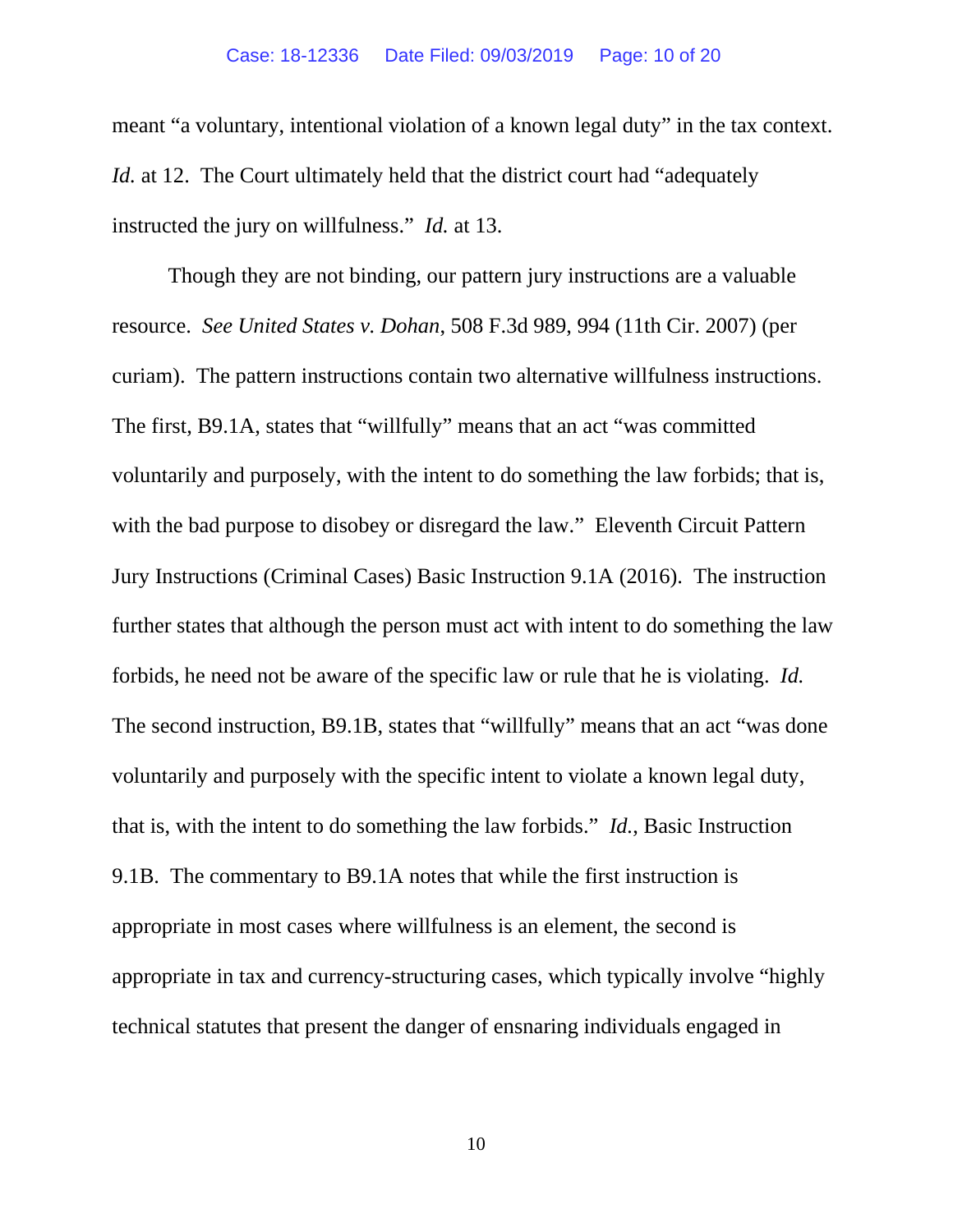apparently innocent conduct." *See id.*, Annotations and Comments to Basic Instruction 9.1A (quoting *Bryan v. United States*, 524 U.S. 184, 194 (1998)).

The specific offense instruction for § 7206(2) lists five elements that the government must prove at trial. *Id.*, Offense Instruction 109.2. The last element states that the defendant must have acted "with the intent to do something the Defendant knew the law forbids." *Id.* The commentary to this instruction notes that a willful violation of the statute "has been defined as the voluntary, intentional violation of a known legal duty." *Id.*, Annotations and Comments to Offense Instruction 109.2. But it also states that because the specific offense instruction "incorporates this definition of willfulness in its elements, the committee does not believe that it is necessary to also include Basic Instruction 9.1B for this offense." *Id.*

Here, the district court concluded that pattern instruction B9.1B was inapplicable because Severino's offense was not particularly complex. It therefore gave the equivalent of instruction O109.2 for the offense elements and the equivalent of instruction B9.1A for willfulness. Severino contends that the court's failure to give instruction B9.1B was an abuse of discretion.

Severino is correct that in the context of criminal tax statutes, willfulness is generally defined as the "voluntary, intentional violation of a known legal duty." *See, e.g.*, *Cheek*, 498 U.S. at 201; *Pomponio*, 429 U.S. at 12; *Bishop*, 412 U.S. at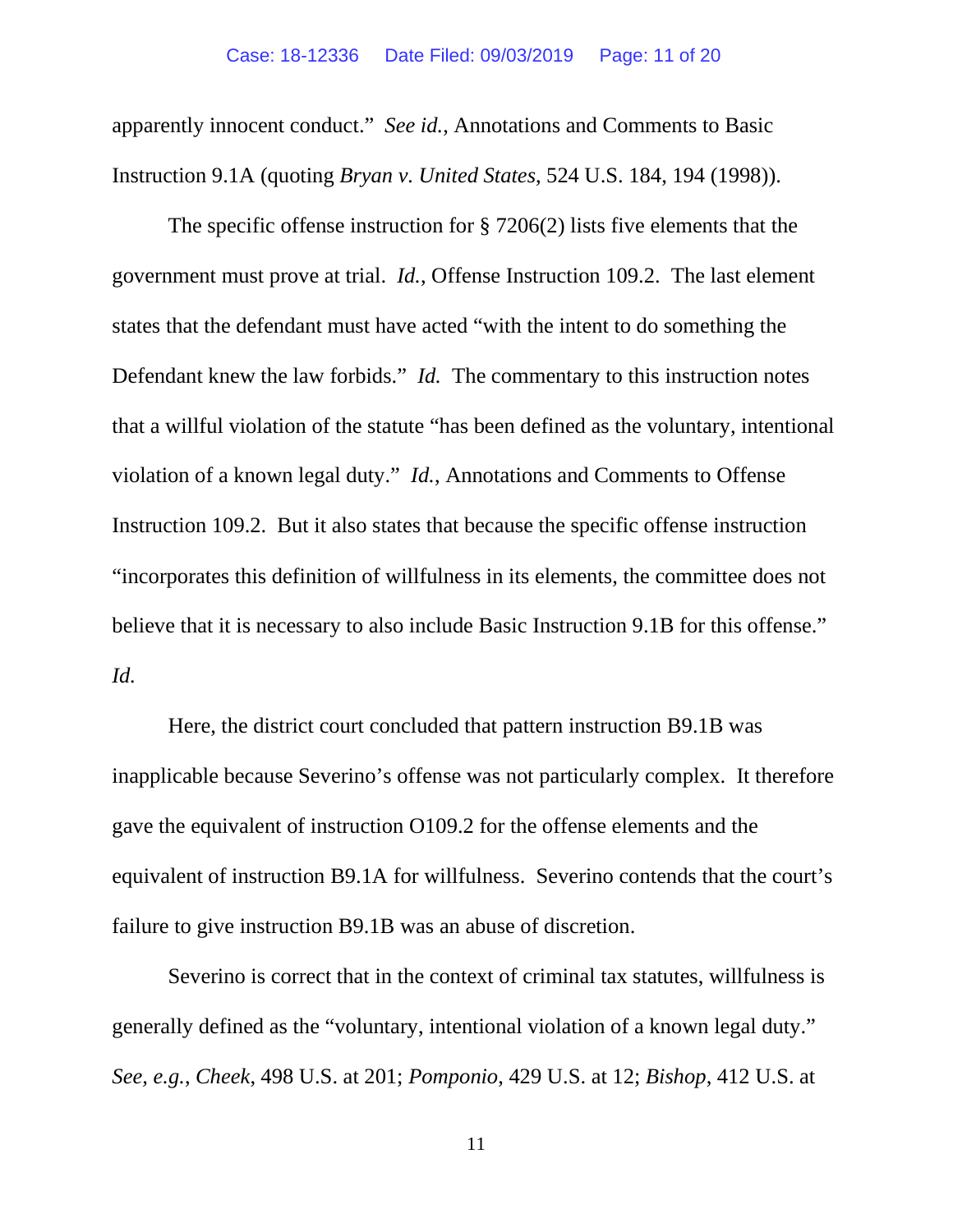360; *Brown*, 548 F.2d at 1199; *see also* Eleventh Circuit Pattern Jury Instructions (Criminal Cases), Annotations and Comments to Basic Instruction 9.1A (indicating that this definition is appropriate in tax cases). Nevertheless, the requested instruction was substantially covered by the given offense instruction, which was modeled on instruction O109.2 and required the government to prove that Severino acted "with the intent to do something [he] knew the law forbids." The commentary to pattern offense instruction 109.2 specifically states that it incorporates the definition of willfulness as the "voluntary, intentional violation of a known legal duty" into its elements, and therefore instruction B9.1B is unnecessary. *See* Eleventh Circuit Pattern Jury Instructions (Criminal Cases), Annotations and Comments to Offense Instruction 109.2. Because Severino's requested instruction was subsumed into the offense instruction, the district court did not abuse its discretion in declining to issue it. *See House*, 684 F.3d at 1196.

In addition to the offense instruction, the district court also gave the equivalent of instruction B9.1A to define willfulness. The commentary to the pattern jury instructions indicates that B9.1A contains a lesser mens rea than B9.1B. *See* Eleventh Circuit Pattern Jury Instructions (Criminal), Annotations and Comments to Basic Instruction 9.1A. But Severino does not specifically argue that the jury was misled by this additional instruction. In addition, any error in giving the instruction was harmless, as it still communicates that willfully means to act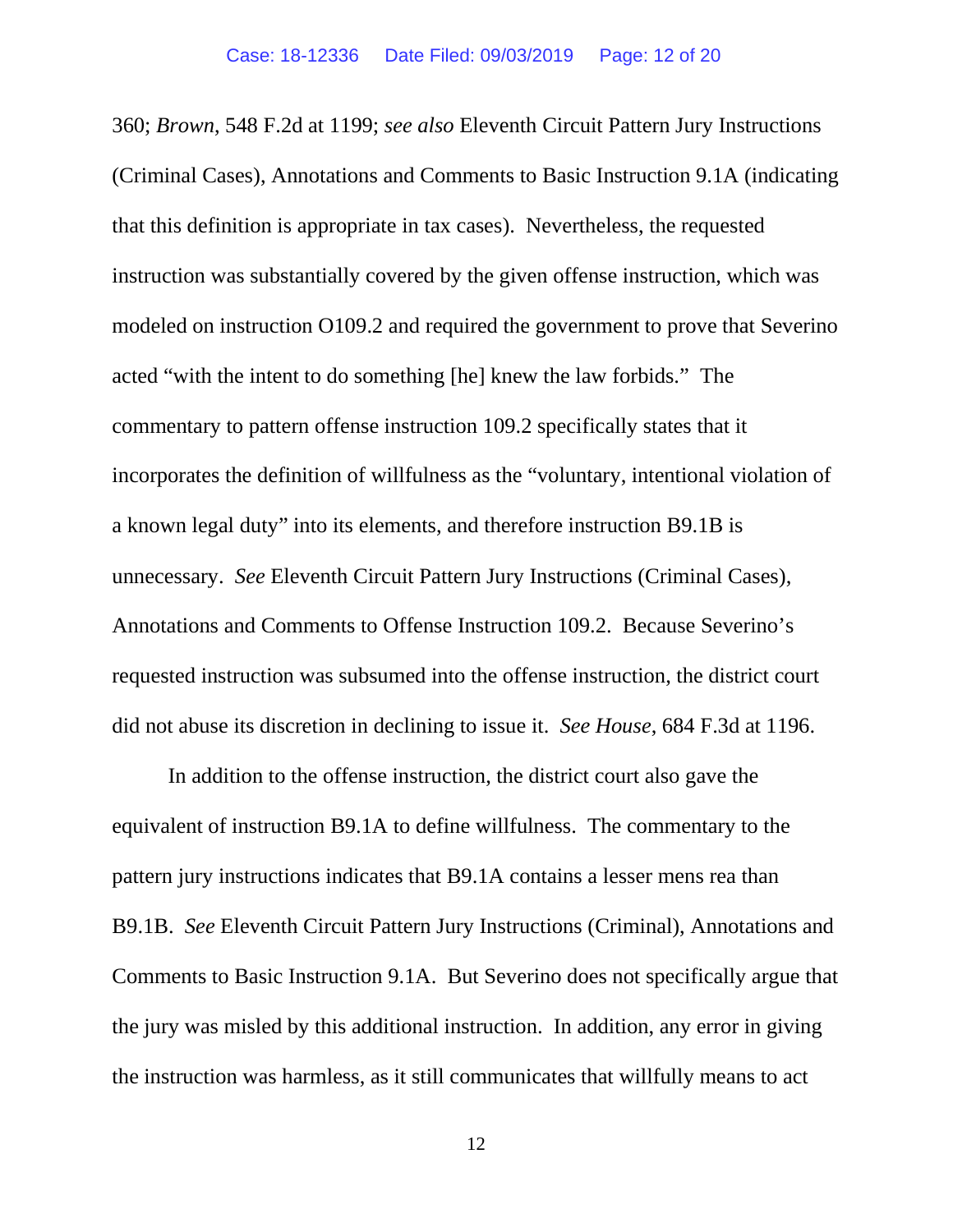"voluntarily and purposely, with the intent to do something the law forbids; that is with the bad purpose to disobey or disregard the law." This formulation is not substantially different from the offense instruction, and the Supreme Court concluded that similar language was sufficient to instruct the jury on willfulness in *Pomponio. See Pomponio*, 429 U.S. at 11, 13.

### III.

We review challenges to the sufficiency of the evidence de novo, viewing the evidence in the light most favorable to the government and drawing all reasonable inferences and credibility choices in favor of the verdict. *United States v. Klopf*, 423 F.3d 1228, 1236 (11th Cir. 2005). "Evidence is sufficient to support a conviction if a reasonable trier of fact could find that the evidence established guilt beyond a reasonable doubt." *United States v. Guevara*, 894 F.3d 1301, 1307 (11th Cir. 2018) (quoting *United States v. Bowers*, 811 F.3d 412, 424 (11th Cir. 2016)). To establish guilt beyond a reasonable doubt, the evidence need not "exclude every reasonable hypothesis of innocence," and the jury is "free to choose among reasonable constructions of the evidence." *United States v. Cruz-Valdez*, 773 F.2d 1541, 1545 (11th Cir. 1985) (en banc) (citation omitted).

### A.

As noted above, 26 U.S.C. § 7206(2) makes it unlawful for any person to willfully aid or assist in the preparation of a tax return that is fraudulent or false as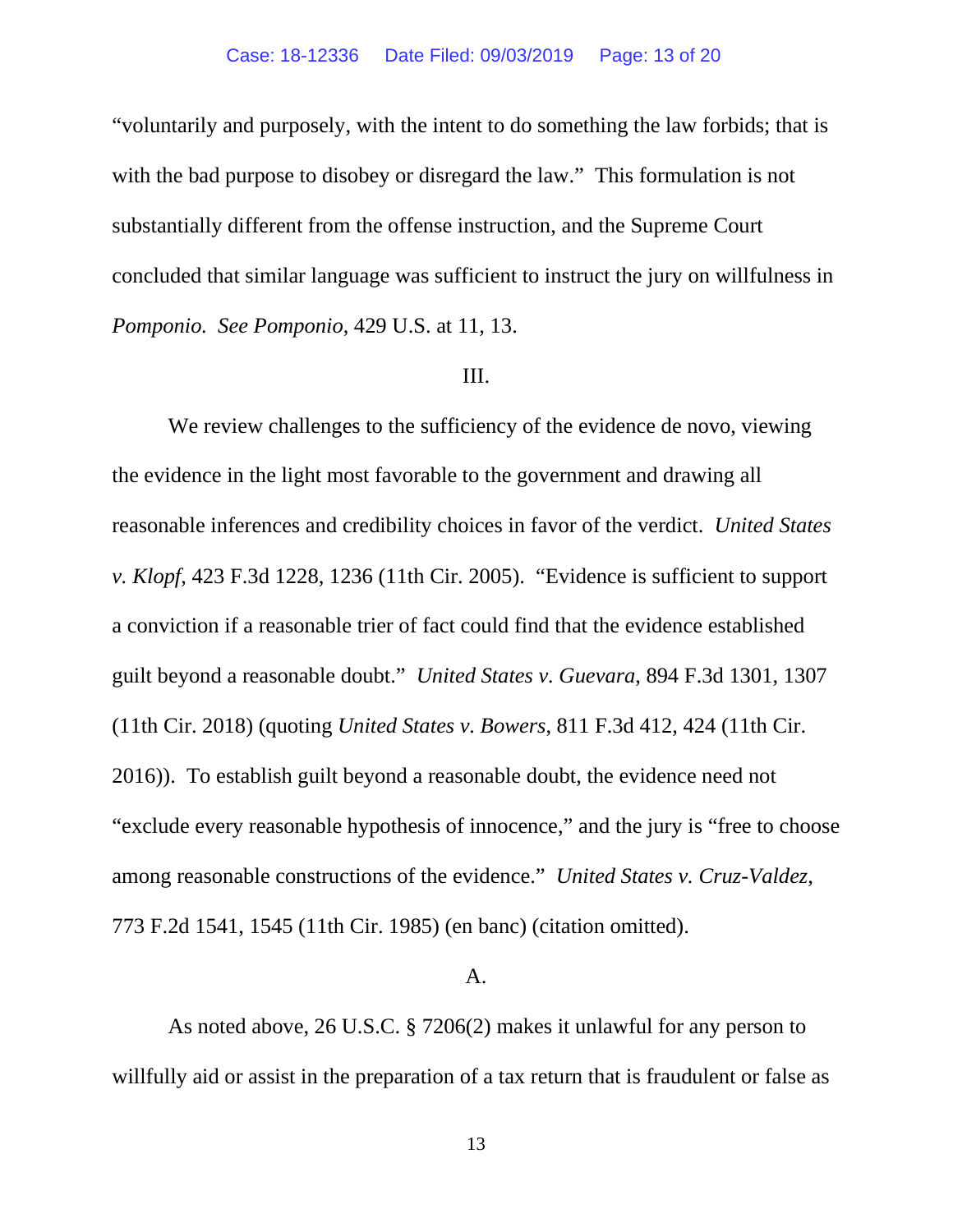to any material matter. 26 U.S.C. § 7206(2). In connection with his challenge to the district court's failure to give the jury instruction that he requested, Severino challenges only the element of willfulness, arguing that the government failed to prove the intentional violation of a known legal duty. While the government contends that this standard does not apply, it alternatively asserts that it did show that Severino violated a known legal duty, pointing to an attestation that every taxpayer or preparer must sign to verify that a return is accurate. But although various tax returns were introduced into evidence, there is no indication that the attestation—which Severino did not sign on any return—was ever called to the jury's attention.

Nevertheless, there is substantial evidence that Severino acted with the requisite level of willfulness. The given offense instruction, which subsumed the willfulness instruction that Severino requested, required the government to show that Severino acted "with the intent to do something [he] knew the law forbids." The government's expert testified that in claiming the American Opportunity Credit, education expenses had to be paid in the same tax year for which the credit was claimed and that Form 8863 was supposed to be attached to the tax return. The form required the name of the student and educational institution attended, and the amount of expenses incurred—information that witnesses later testified was never provided to Severino and was falsified. Viewed in the light most favorable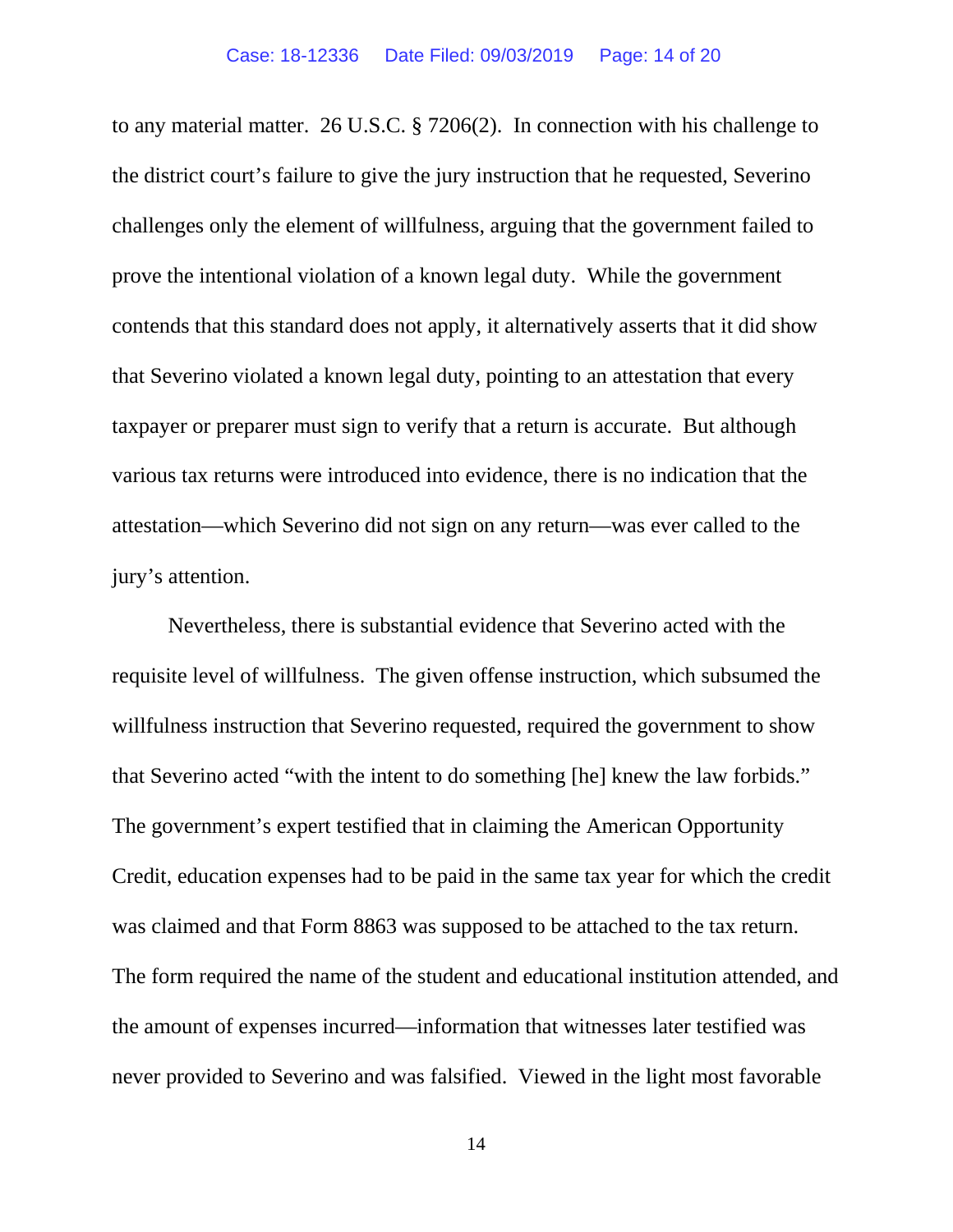to the government, a reasonable juror could find beyond a reasonable doubt that Severino acted "with the intent to do something [he] knew the law forbids."

#### B.

To prove wire fraud, the government must show that the defendant: (1) intentionally participated in a scheme or artifice to defraud a person of money or property; and (2) used or caused to be used a wire to execute the scheme or artifice. *United States v. Langford*, 647 F.3d 1309, 1320 (11th Cir. 2011); 18 U.S.C. § 1343. Although the term "scheme to defraud" is "incapable of precise definition," it includes "any pattern or cause of action, including false and fraudulent pretenses and misrepresentations, intended to deceive others in order to obtain something of value." *United States v. De La Mata*, 266 F.3d 1275, 1298 (11th Cir. 2001) (citation omitted).

Severino contends that the evidence was insufficient to establish a "scheme to defraud" because his conduct was not sufficiently sophisticated. But neither the wire fraud statute nor this Court requires sophistication to establish a scheme to defraud. *See* 18 U.S.C. § 1343; *De Le Mata*, 266 F.3d at 1298. Here, the government linked Severino to hundreds of tax returns claiming the American Opportunity Credit without the requisite documentation, and it presented testimony showing that Severino had claimed the credit on taxpayers' behalf without any supporting information or instruction. In light of this evidence, a reasonable juror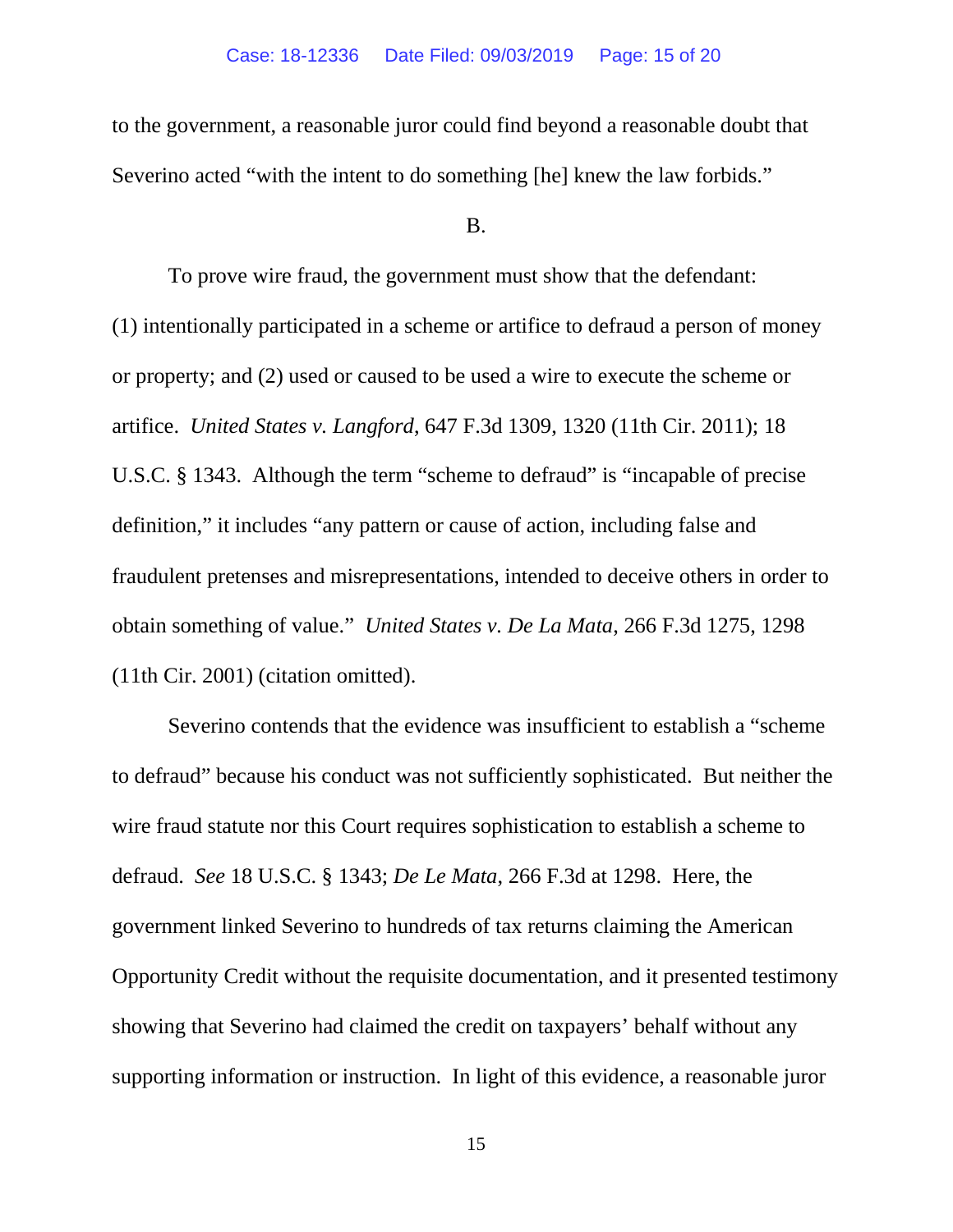could find beyond a reasonable doubt that Severino engaged in a pattern of fraudulent conduct "intended to deceive others in order to obtain something of value," regardless of his lack of sophistication. *See De La Mata*, 266 F.3d at 1298.

C.

To prove aggravated identity theft, the government must show that the defendant: "(1) knowingly transferred, possessed, or used; (2) the means of identification of another person; (3) without lawful authority; (4) during and in relation to a felony enumerated in § 1028A(c)," including wire fraud. *United States v. Barrington*, 648 F.3d 1178, 1192 (11th Cir. 2011) (citation omitted); 18 U.S.C. § 1028A(a)(1). The government may establish that a defendant acted "without lawful authority" by showing that an individual's identity was used without permission or for an unlawful purpose. *See United States v. Zitron*, 810 F.3d 1253, 1260 (11th Cir. 2016) (per curiam).

Here, the evidence was sufficient to support Severino's convictions on both aggravated identity theft counts. With respect to Count 16, Severino contends that because J.L.M. did not testify, there was insufficient evidence to conclude that he used J.L.M.'s identity without lawful authority. But Oviedo—the individual on whose tax return J.L.M. was listed as a dependent—testified that he did not know J.L.M., did not tell Severino that J.L.M. was his niece, did not provide J.L.M.'s Social Security number, and did not incur any of the education expenses claimed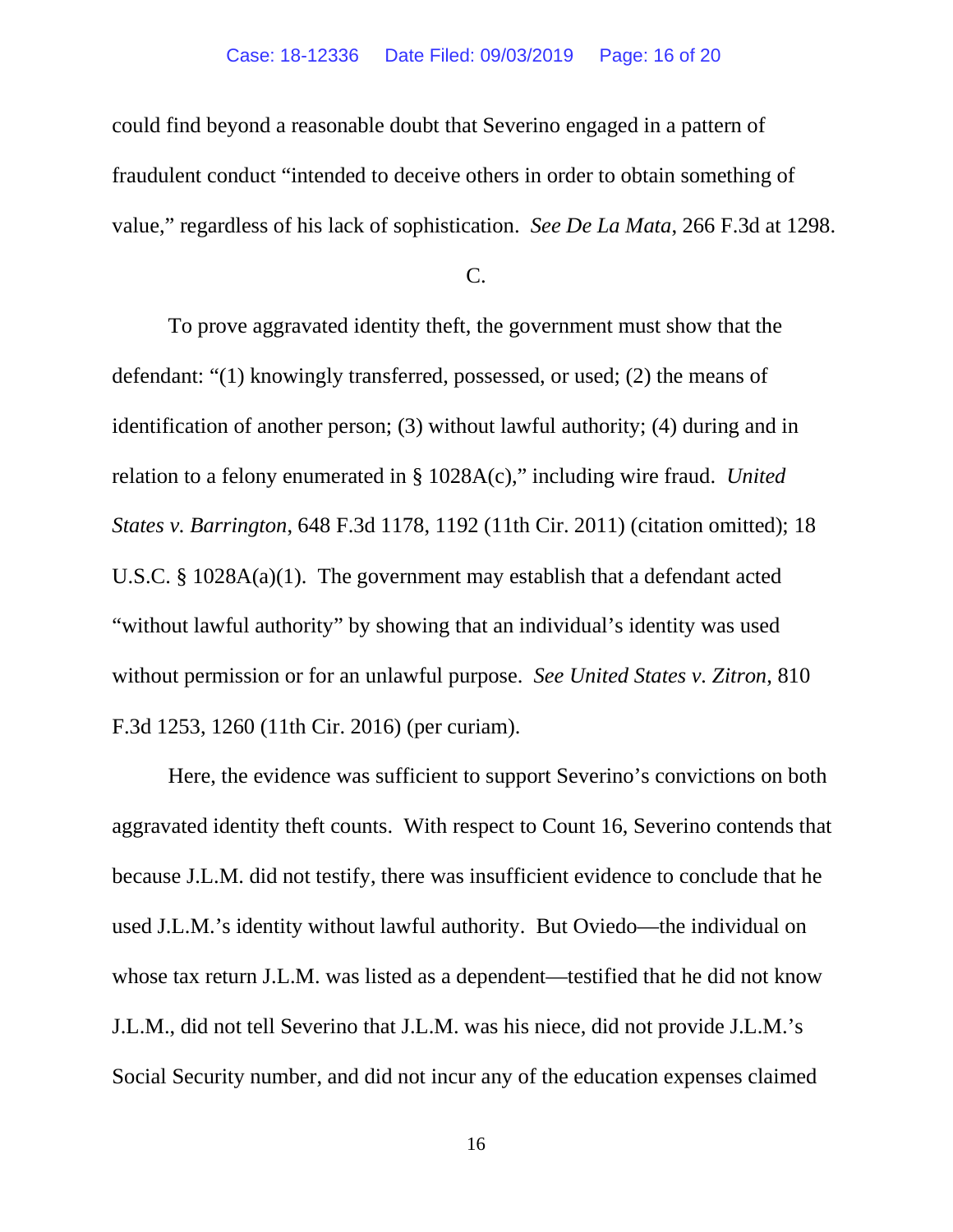on his return. Viewing this evidence in the light most favorable to the government, a reasonable juror could find beyond a reasonable doubt that Severino used J.L.M.'s Social Security number without lawful authority because it was used for an improper purpose. *See Zitron*, 810 F.3d at 1260.

As to Count 17, Severino contends that a jury could not conclude that he used Mestre's identity without lawful authority. But Count 17 of the superseding indictment refers to the use of Mestre's identity in January 2016, which corresponds to Llerena's 2015 return. Mestre testified that he was not aware that he was listed as a dependent on Llerena's 2015 return, and Llerena herself testified that she had instructed Severino not to list Mestre as a dependent. Based on this testimony, a reasonable juror could find beyond a reasonable doubt that Severino used Mestre's Social Security number without lawful authority.

#### IV.

We review the reasonableness of a sentence for an abuse of discretion, first examining whether the district court committed any significant procedural error and then whether the sentence is substantively reasonable under the totality of the circumstances. *United States v. Tome*, 611 F.3d 1371, 1378 (11th Cir. 2010); *see also United States v. Wenxia Man*, 891 F.3d 1253, 1275 (11th Cir. 2018) (addressing argument that district court improperly considered defendant's national origin as a matter of substantive reasonableness).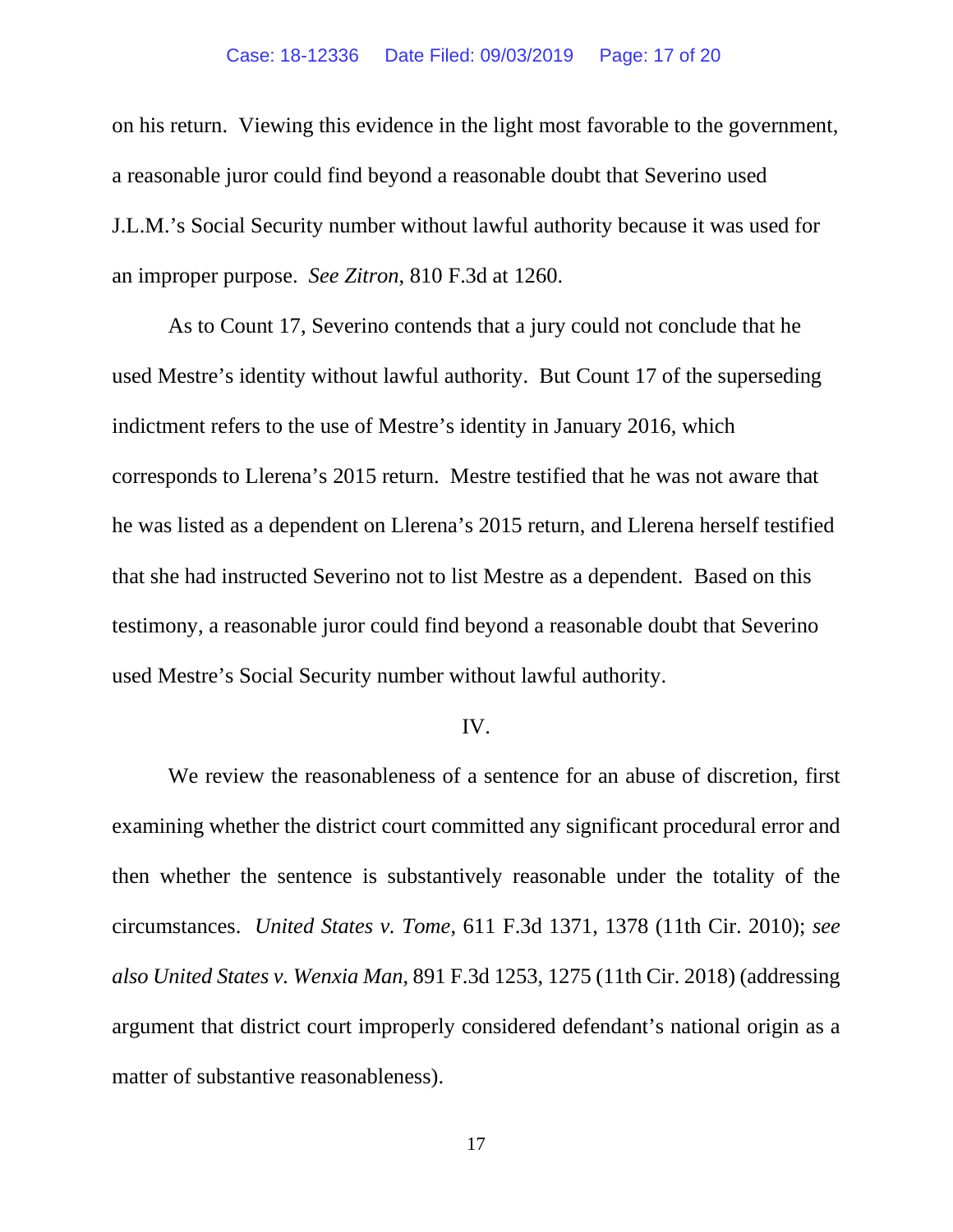The district court must impose a sentence that is "sufficient, but not greater than necessary, to comply with the purposes" in §  $3553(a)(2)$ , including the need to reflect the seriousness of the offense, promote respect for the law, provide just punishment, deter criminal conduct, and protect the public. 18 U.S.C. § 3553(a)(2). The court must also consider the nature and circumstances of the offense, the history and characteristics of the defendant, the kinds of sentences available, the guideline range, pertinent policy statements of the Sentencing Commission, the need to avoid unwanted sentencing disparities, and the need to provide restitution. *Id.* § 3553(a)(1), (3)–(7). Lack of remorse is relevant to several of these factors, including the defendant's characteristics and the need to promote respect for the law and protect the public. *United States v. McNair*, 605 F.3d 1152, 1231 (11th Cir. 2010). A sentence is substantively unreasonable if a district court: "(1) fails to afford consideration to relevant factors that were due significant weight, (2) gives significant weight to an improper or irrelevant factor, or (3) commits a clear error of judgment in considering the proper factors." *United States v. Rosales-Bruno*, 789 F.3d 1249, 1256 (11th Cir. 2015) (citation omitted). "The weight to be accorded any given § 3553(a) factor is a matter committed to the sound discretion of the district court." *United States v. Clay*, 483 F.3d 739, 743 (11th Cir. 2007) (citation omitted). Still, "unjustified reliance" on any one factor "may be a symptom of an unreasonable sentence." *United States v. Pugh*, 515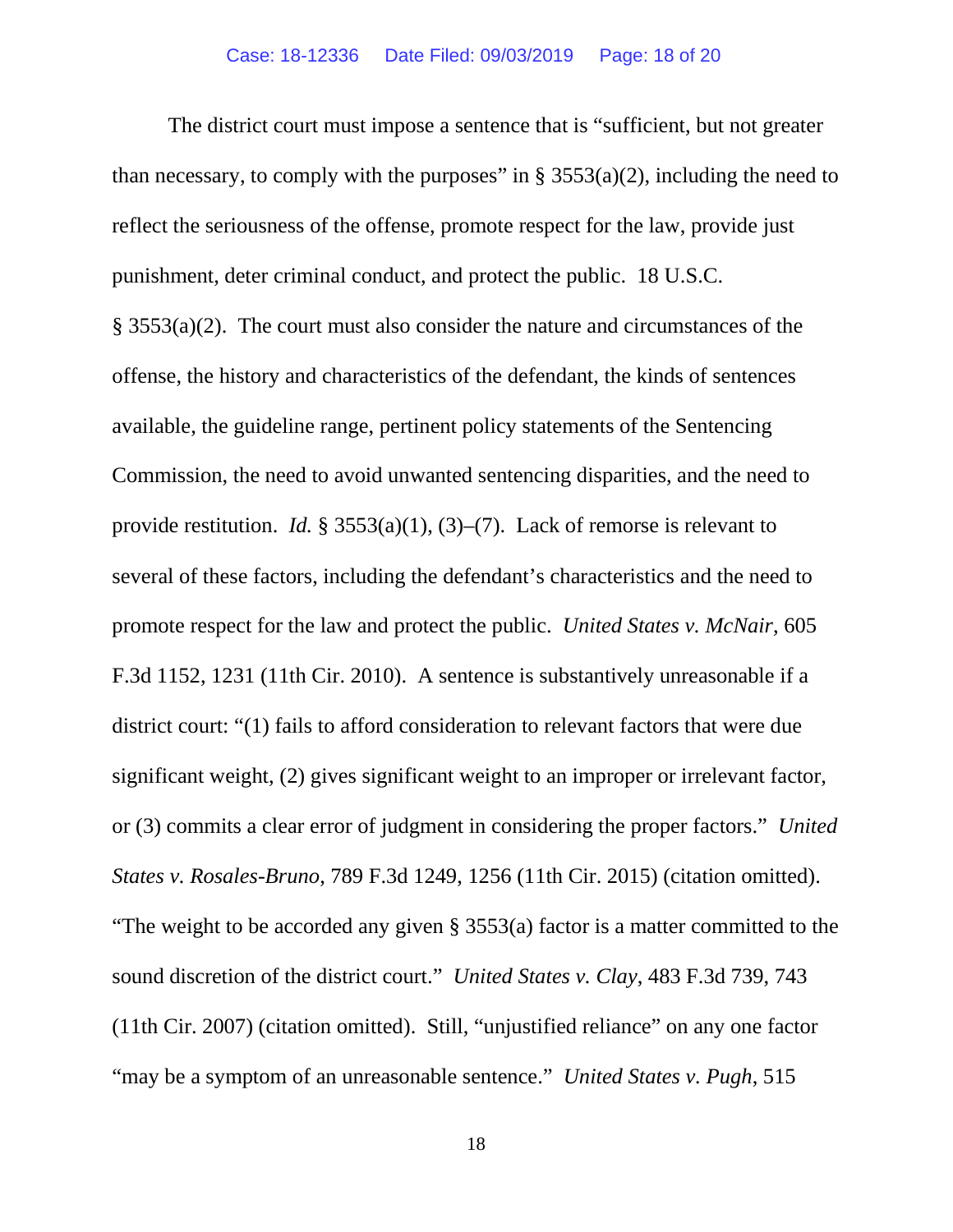F.3d 1179, 1191 (11th Cir. 2008). "[W]e will remand for resentencing if we are left with the definite and firm conviction that the district court committed a clear error of judgment in weighing the § 3553(a) factors by arriving at a sentence that lies outside the range of reasonable sentences dictated by the facts of the case." *Clay*, 483 F.3d at 743 (citation omitted).

Race, sex, national origin, creed, religion, and socio-economic status are factors that are "not relevant in the determination of a sentence." U.S.S.G. § 5H1.10. Regardless of length, a sentence may be unreasonable "if it was substantially affected by the consideration of impermissible factors." *Clay*, 483 F.3d at 745.

Severino's sentence is not substantively unreasonable. The district court did not unjustifiably rely on deterrence or fail to give adequate consideration to the factors that Severino emphasizes—specifically, his lack of sophistication and lack of criminal history. While the court emphasized the need for deterrence, it was within the district court's discretion to assign this factor weight, and the record shows that the other § 3553(a) factors were also considered—particularly the duration of the conduct, the amount of loss, and Severino's lack of remorse. 18 U.S.C. § 3553(a)(1), (2)(A); *Clay*, 483 F.3d at 743. Further, the record shows that the district court did consider Severino's lack of sophistication and lack of criminal history. The court noted that Severino's fraud was not sophisticated, reviewed the